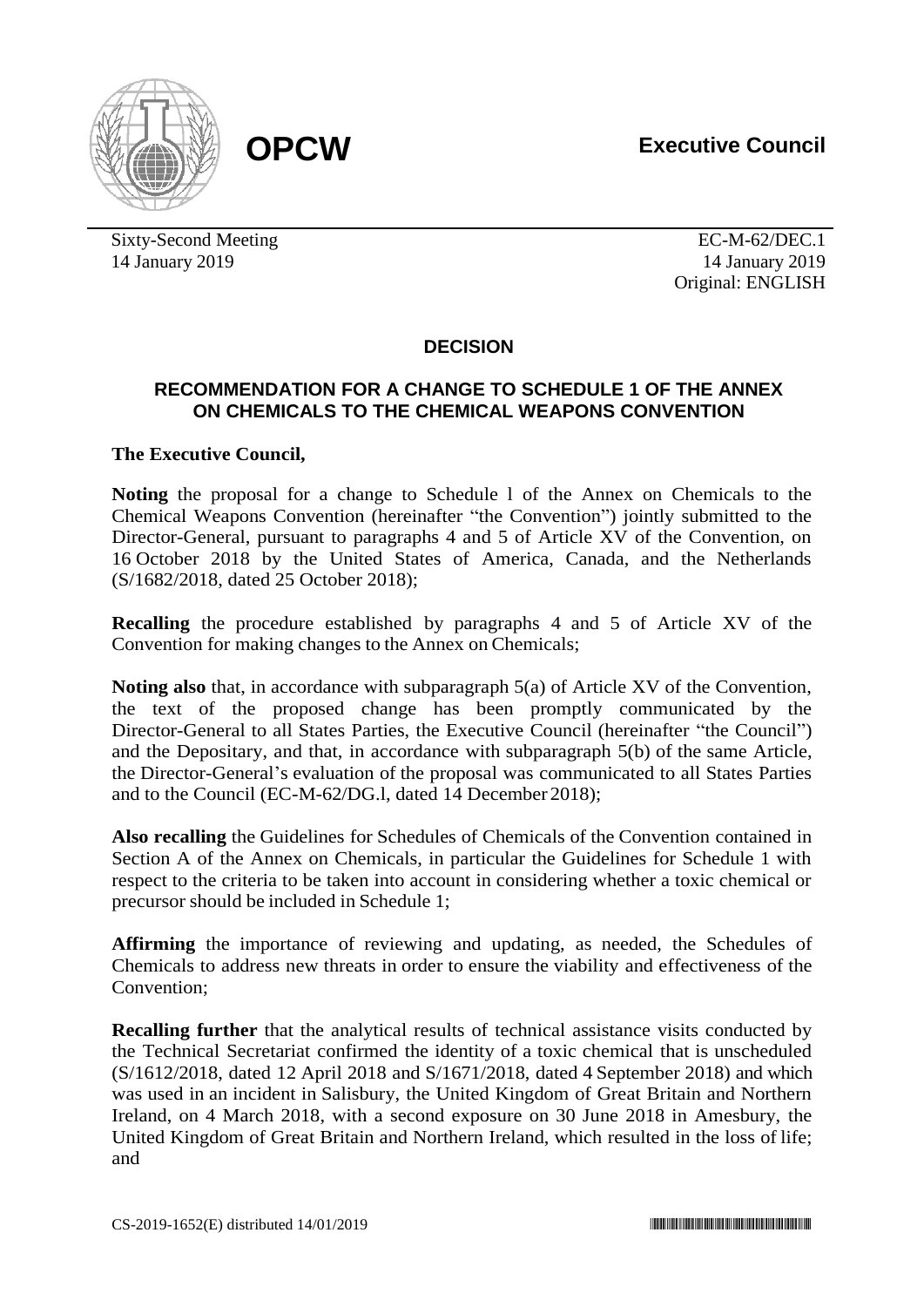EC-M-62/DEC.1 page 2

**Having examined** the proposal in light of all information available to it, including the Director-General's evaluation of the proposal (EC-M-62/DG.l), and **noting further** that the proposal fulfills the requirements of paragraph 4 of Article XV of the Convention, as well as the criteria set forth in the Guidelines for Schedule 1 contained in Section A of the Annex on Chemicals;

## **Hereby**:

**Recommends** to all States Parties the adoption, in accordance with subparagraphs 5(c) and 5(d) of Article XV of the Convention, of the proposal jointly submitted by the United States of America, Canada, and the Netherlands and annexed hereto, to add two families of toxic chemicals to Schedule l of the Annex on Chemicals to the Convention.

**Annex:** The United States of America, Canada, and the Netherlands – Proposed Additions to Schedule 1 of the Annex on Chemicals to the Chemical Weapons **Convention**